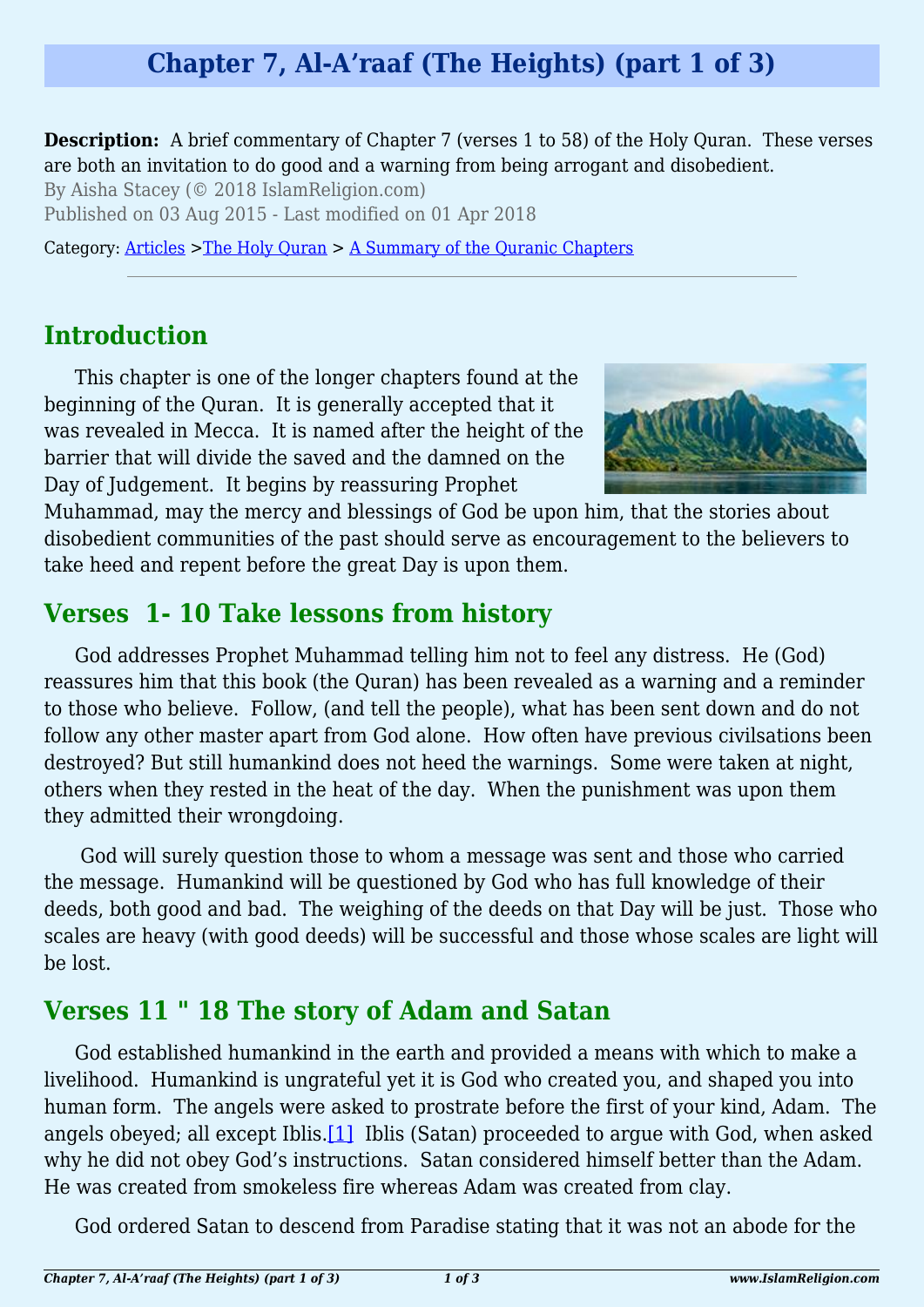arrogant and that Satan would henceforth be one of the contemptible ones. Satan asked for a reprieve (from judgment and punishment) until the Day of Resurrection. The reprieve was granted. In his arrogance Satan told God he planned to deceive mankind, to lie in wait for them on the straight path and come at them from all sides. You, Satan said to God, will find most of them ungrateful. God ordered Satan out and swore to fill Hell with Satan and those who followed him.

## **Verses 19 " 25 Acceptance of repentance**

Adam and his wife were directed to live in Paradise and eat from wherever they will. There was however one exception, the tree which God pointed out to them. Satan whispered to Adam and Eve to make them aware of their nakedness, he also encouraged them to eat from the forbidden tree; saying to do so would make them immortal or angels. Satan swore to be a sincere advisor to them. After eating from the tree their nakedness became clear to them and Adam and Eve tried to gather leaves to cover themselves. God questioned them as to why they disobeyed Him and did not take His warning to stay away from Satan. Adam and Eve admitted their wrongdoing and asked for forgiveness. Earth became their abode, where they would live, die and be raised back to life.

# **Verses 26 " 32 A warning**

God then addresses the children of Adam (humankind). He explains that they have garments to cover their nakedness, and as an adornment, but the best garment of all is the garment of God-consciousness. This is a sign He says. Again they are warned that Satan is a sworn enemy so be not deceived. The evil ones are allied to those who do not believe. God did not order immorality, thus what your forefathers did is not an excuse. God commanded righteousness, therefore direct your worship to Him alone and be devoted entirely to Him. God created humankind and will repeat the process on the Day of Judgment. Some are guided but some are doomed because they take the evil ones as their masters.

God advises the children of Adam to dress well, when and wherever they pray, and to eat and drink from what He has provided. However He warns them not to be extravagant for He does not love those who do so. Prophet Muhammad is then advised to ask his followers as to who forbids them from what God has provided. They are for humankind to enjoy but will be for the believers alone on the Day of Resurrection.

# **Verses 33 " 41 The closed gates**

Prophet Muhammad is advised to tell the believers that God forbids disgraceful deeds, those openly done as well as those hidden away. Every nation's life span is set, it cannot be hastened nor can it be delayed for even an instant. When the messengers come, those who believe will be saved but those who ignore the warnings will abide in the Fire. The most unjust is the one who invents lies about God or denies the revelations. They will live out their days, and the ones they used to invoke besides God will not help them; they will abide in the Fire. They will curse and blame each other as they are herded into the Fire